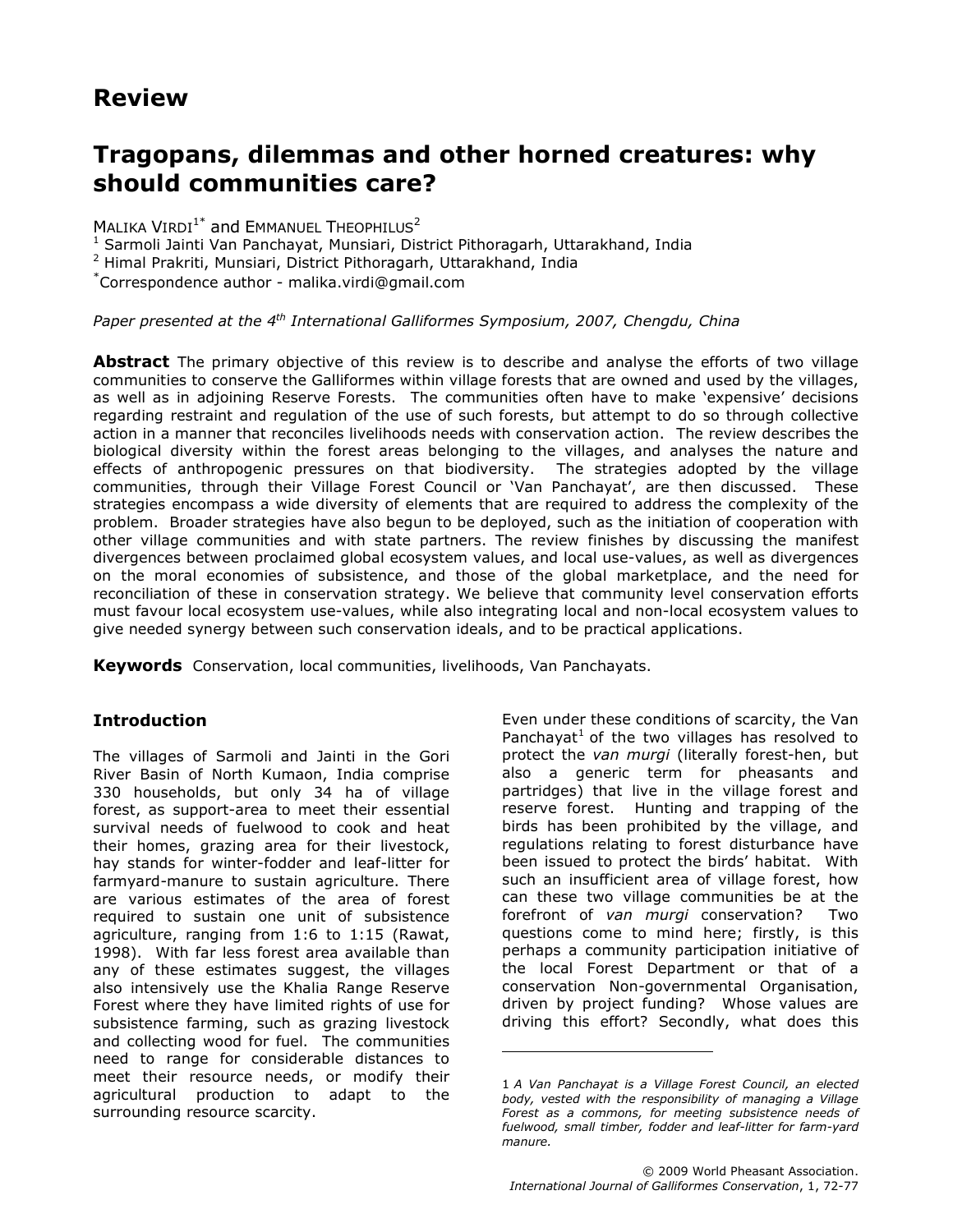## The setting

Wild birds and animals frequently have to share their habitat with human communities, even in designated sanctuaries and National Parks. However, in a landscape such as the Gori River Basin in the western Himalayas, where 72% of the land area is under the tenure of villages as village forests and common grazing land and only 14% is under official protected status (reserve forests and a portion of the Askot Wildlife Sanctuary), the necessity for community conservation can be significant. Some of the largest and most pristine patches of forest and alpine areas in the Gori basin are governed by local Van Panchayats and several villages in the region each have more than 100 km<sup>2</sup> of forest under their Van Panchayat.

It is useful to understand why the Gori River Basin contains such a rich biodiversity. The Basin is 120 km long and, on average, 25 km wide and ranges in altitude from 560 m to 7,400 m, and so also exhibits a complementary scale of climates from subtropical to polar. The basin encompasses three latitudinal biogeographic zones, Lesser Himalaya, Greater Himalaya and Trans-Himalaya. The average annual rainfall varies from 15 cm to 300 cm. Longitudinally, the basin falls within the transition of flora and fauna from both the eastern and the western Himalaya, containing various elements of both. The very rich biological diversity can be seen by the fact that the river basin contains more than 2,190 species of angiosperms.

The unusual richness of biodiversity has recently become more widely recognised. Two of the ten most valuable areas for biodiversity in the western Himalaya identified by the Biodiversity Conservation Prioritisation Project of WWF-India are in the Gori river basin (Rawal & Dhar, 1999). The basin has also been designated as an Important Bird Area by the Indian Bird Conservation Network, as an area which is prioritized for conservation under criteria that include the presence of threatened and endemic bird species<sup>2</sup>.

The Sarmoli-Jainti Village forest is situated just after the first rise of the Greater Himalaya, in a region called Munsiari in Pithoragarh District of the Uttarakhand Himalaya. The 34 ha of forest ranges in altitude from 2,300 – 2,800 m and includes vegetation types in the transition level between warm-temperate and cold-temperate. Khalia Range, the adjoining reserve forest, extends through cold-temperate to sub-alpine and alpine vegetation types up to 3,747 m. This altitudinal range yields a high diversity of habitat and, consequently, fauna and flora. The village forest and 20  $km^2$  of the reserve forest have been designated as a Conservation Area by the village community. This is a larger expanse than that used regularly by nearby village communities and includes a south-facing sub-alpine and alpine cliff area which is known to be a favoured nesting site of Himalayan monal Lophophorus impejanus. This 20  $km^2$  is also home to a further nine galliform species, satyr tragopan Tragopan satyra, cheer pheasant Catreus wallichii, koklass pheasant Pucrasia macrolopha, kalij pheasant Lophura leucomelanos, Himalayan snowcock Tetraogallus himalayensis, snow partridge Lerwa lerwa, hill partridge Arborophila torqueola, chukar Alectoris chukar and black francolin Francolinus francolinus.

#### Human land-use in the conservation area

Three kilometers from Sarmoli village is a roadhead bazaar called Munsiari and a cluster of nearby villages. This area has the densest human population within the river basin (2,669 people registered in the 2001 census). Until trade ceased with Tibet in 1964, Munsiari was a small staging area for trading caravans. The area is now becoming a hub of urban development with a rapidly increasing human population due to the location of the subdivisional administrative headquarters, an Inter-College and other offices of various companies which are constructing hydroelectric projects along the Gori River.

People in Munsiari and the neighboring villages still depend largely on fire-wood for cooking fuel and heating living spaces. All of this wood

 $\overline{a}$ 

<sup>2</sup> The designated Important Bird Area (IBA) is the Askot Wildlife Sanctuary and the Goriganga basin. IBA Criteria: A1 (Threatened Species) and A2 (Endemic Bird Area 128: Western Himalaya). The IBA Site Code is :IN-UT-02.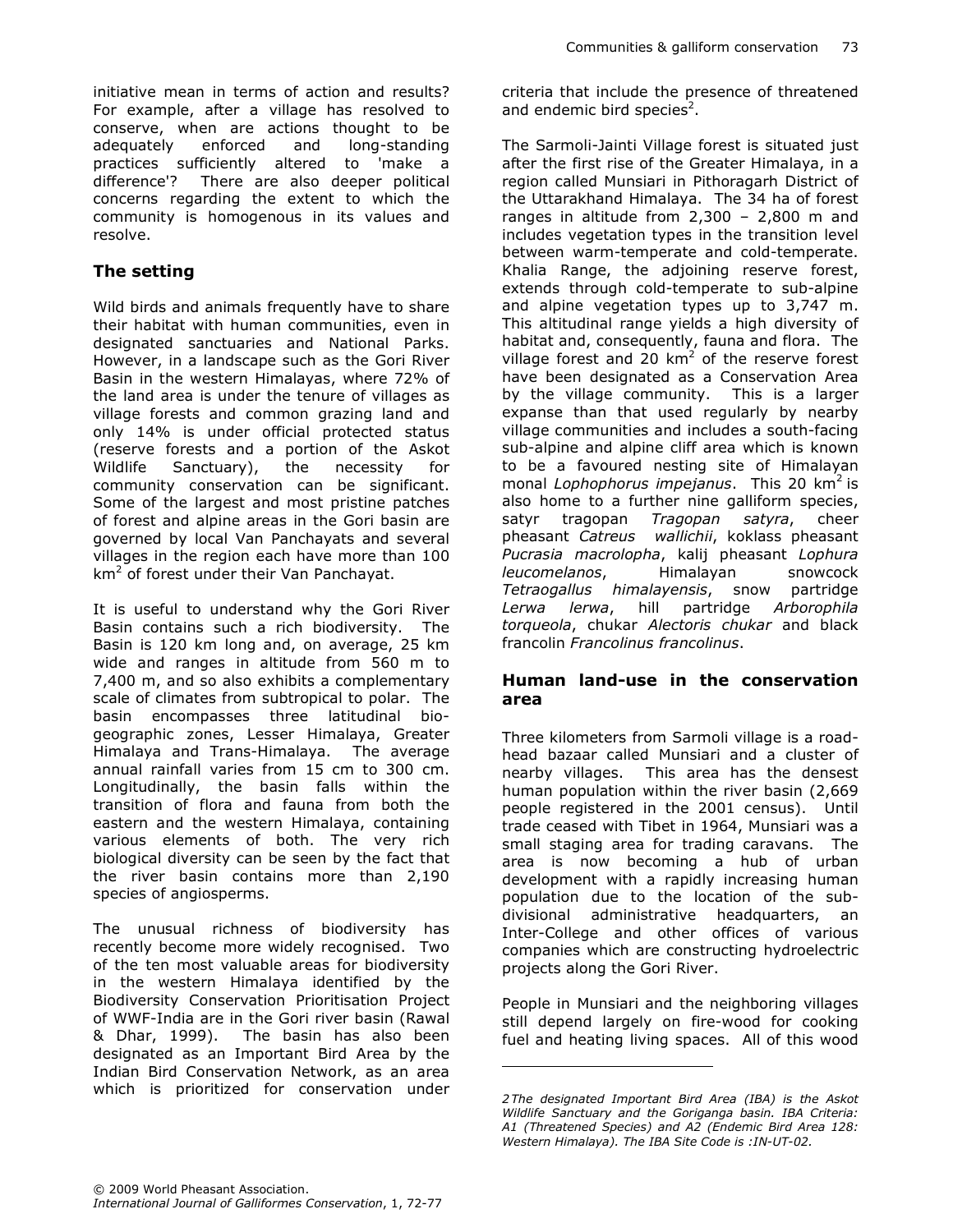comes from the adjoining Khalia Reserve Forest and from the Sarmoli-Jainti Village Forest, exerting further pressure on these forests.

We attempted to estimate the human-induced pressures on the conservation area in 2006. We found that while only 12 villages have a legal right to use habitat within the Khalia Reserve Forest, 41 villages grazed 553 livestock in the area in the monsoon season. In addition, 11 seasonal buffalo-camps brought around 200 cattle to graze the reserve for a six month period.

Seventeen herds containing 2,445 sheep and goats were also grazed in the forest throughout the monsoon season, as well as an even larger number of sheep and goats from herds passing en-route to alpine pastures further north. Nine nearby villages, housing nearly 3,000 people, intensively use this forest to meet their subsistence needs for fuel-wood, fodder and leaf-litter. Bamboo collection (mostly Thamnocalamus falconeri and Phylostachys jaunsarensis for thatching roofs, weaving baskets and mats, and staking runner-bean crops) and lichen and medicinal plant collection (mostly Pichrorhiza kurrua and Aconitum heterophyllum, as well as Cordyceps sinensis) for trade also draws a large number of people into the forests, which exerts a considerable disturbance as well as extractive pressure on the area.

Hunting and trapping Galliformes only happens occasionally and at a small scale. Commercial hunting is not known to occur and all birds taken are used to supplement the hunter's food source. Firearms are used for hunting and trapping is carried out using foot snares and nooses made from horsehair or fishing line. Hunting often occurs in combination with other forest activities, such as livestock grazing or plant collection. It does not appear to have directly affected Galliformes but it certainly contributes to the overall pressure. The greatest direct threat to the birds probably comes from the disturbance of brooding hens and their nests by nomadic shepherds and their sheepdogs.

The major pressure on galliform species in the entire river basin is forest loss as a result of fuelwood collection, forest disturbance and habitat degradation in general. Competing and conflicting human use of the forest, particularly in the scale and nature of resource extraction, is clearly an issue. However, the root of the problem lies deeper in the larger political ecology of the nature, extent and intensity of current forest use, which is dictated by existing livelihoods options. It is clear that unless the intensity of these driving factors subside, the current path of habitat degradation is likely to continue.

### Methods and strategies developed

Since 2004, a series of meetings and discussions have taken place to evaluate the current state of the Van Panchayat and the need to ensure that it continues to sustainably meet the villagers' subsistence needs. These discussions produced the following broad strategic consensus:

- Protecting and improving the overall productivity of the village forest area and prioritising the greatest needs of the community is an important requirement. Hay for winter fodder was agreed to be the most critical requirement and some areas where succession vegetation have taken over will be cleared.
- Due to the proximity of the village forests to increased tourist traffic at Munsiari, the Sarmoli-Jainti Community can attract reasonable volumes of bird and animalwatching tourists to visit the forest. Keeping such tourism community-based could provide earnings to many village households through home-stay facilities, and provide local employment as trip organizers and guides.
- The community need to conserve the diversity and beauty of the forests (such as the grand old-growth oaks and yew trees) and the spectacular wildlife that they contain (such as the pheasants and partridges) to ensure that the area remains attractive to visitors.
- **•** The neighbouring Shankhadhura Village Forest is contiguous with the Sarmoli-Jainti Forest and Khalia Reserve Forest and together they constitute a discrete conservation area. However, the longstanding boundary dispute between the two villages needs to be resolved before such a partnership can take effect.
- Cooperation with the Forest Department is critical because the Khalia Reserve habitat constitutes the largest and most critical part of the forest block in combination.
- Nine villages with a total human population close to 5,000 have forest-use rights in the Khalia Reserve. Some of these villages are very close to the forest resulting in more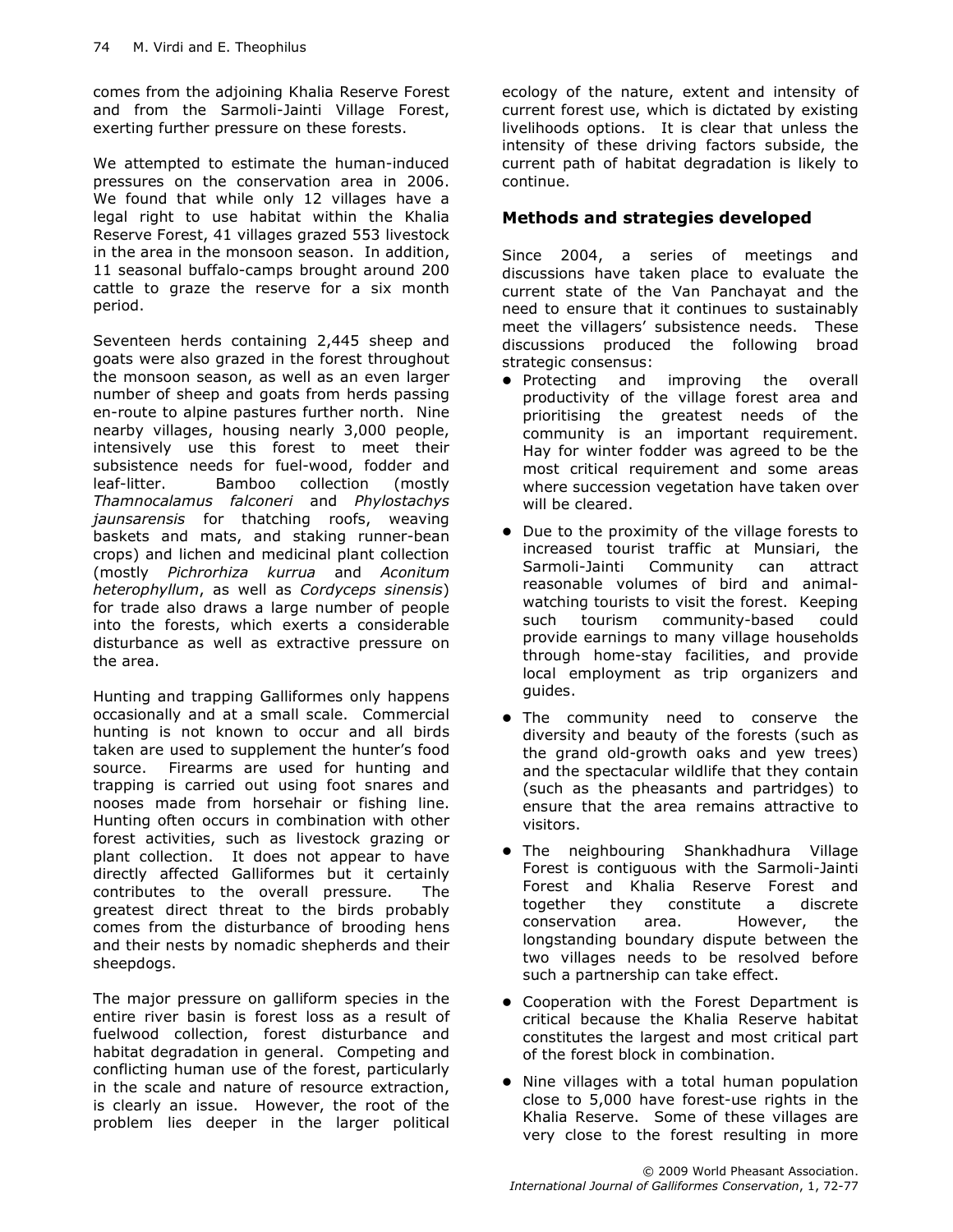intensive use, while others are further away and only graze their livestock seasonally. A regulated agreement of forest use between the villages would be required.

 Galliformes will be used as umbrella species for wider conservation effort. This is because they are among the most spectacular fauna to be found in the conservation area (satyr tragopan and Himalayan monal in particular). Also, by protecting their habitat, the habitat of other associated fauna (such as serow Capricornis sumatraensis and musk deer Moschus chrysogaster) that also inhabit the forest. While the threatened Himalayan black bear Selenarctos thibetanus is also among the animals whose habitat overlaps with that of the Galliformes, enthusiasm among the village community to conserve this species is very low because of their frequent predation on villagers' livestock.

## Results and work undertaken

In an attempt to engage with the various areas of community conservation action, the following actions have been undertaken by the Van Panchayat:

- Enhanced Protection through watch and ward.
- Enforcing the regulations for forest use, with particular relevance to conserving Galliformes and their habitats. Regulations include prohibiting the felling of favoured roosting trees and maintaining the connectivity between feeding and refuge patches.
- Enforcing a community ban on all galliform hunting for three years. While the hunting of any bird or animal is deemed illegal, every forest dwelling or nearby community has its own extra-legal stance as to whether they support or oppose this law, hence a local ban of hunting is also necessary.
- Propagating plant species which Galliformes are known to depend on, such as Kharsu oak Quercus semecarpefolia and Phylostachys jaunsarensis bamboo.
- Initiating and maintaining a communitybased nature tourism enterprise that increases awareness of the value in conserving Galliformes and their habitats. This includes the establishment of homestays and employment through guiding and

managing trips for nature and adventure tourists.

- Rejuvenating a pond in the village forest that is dying from eutrophication. The pond is deeply associated with local folklore and a relatively accessible tourist site for daywalks. Nature trails will be created with view points marked.
- Education campaigns. A Nature Interpretation Centre has been created and a school out-reach programme initiated. Bird guides and mountaineering and trekking expedition guides, porters and camp-staff have been employed.
- Coordinating with the Forest Department, and building bridges of partnership with neighbouring communities, particularly those where previous relationships have been hostile, such as the next-door Shankhadhura Village. Significant strides have already been made on this front. Future collaborations on nature and adventure tourism projects are hoped.
- Monitoring programmes of the nature and intensity of existing land-use, the status of the habitat and the seasonal presenceabsence dynamics of galliform species will be initiated.

## **Discussion**

The conservation efforts discussed have been initiated because of community discussions on the larger issues of enhancing productivity and the scope of non-extractive forest use. Regulatory and governance decisions were initiated long before any financial assistance was forthcoming from sources outside the community. Even physical activities such as the home-stay programme, training of local guides and porters, and planting regeneration were completed with resources volunteered from within the community. The progress and commitment of this initial work attracted financial assistance from the Ministry of Environment and Forests and the Uttarakhand State Forest Department for further collaborative work with the Indian chapter of the World Pheasant Association. These funds enabled a portion of a Community and Nature Interpretation Centre to be built, the pond to be expanded, basic amenities for tourists to be provided and seasonal monitoring of galliform species and their habitats to be conducted.

However, such assistance is normally shortlived. These small and local conservation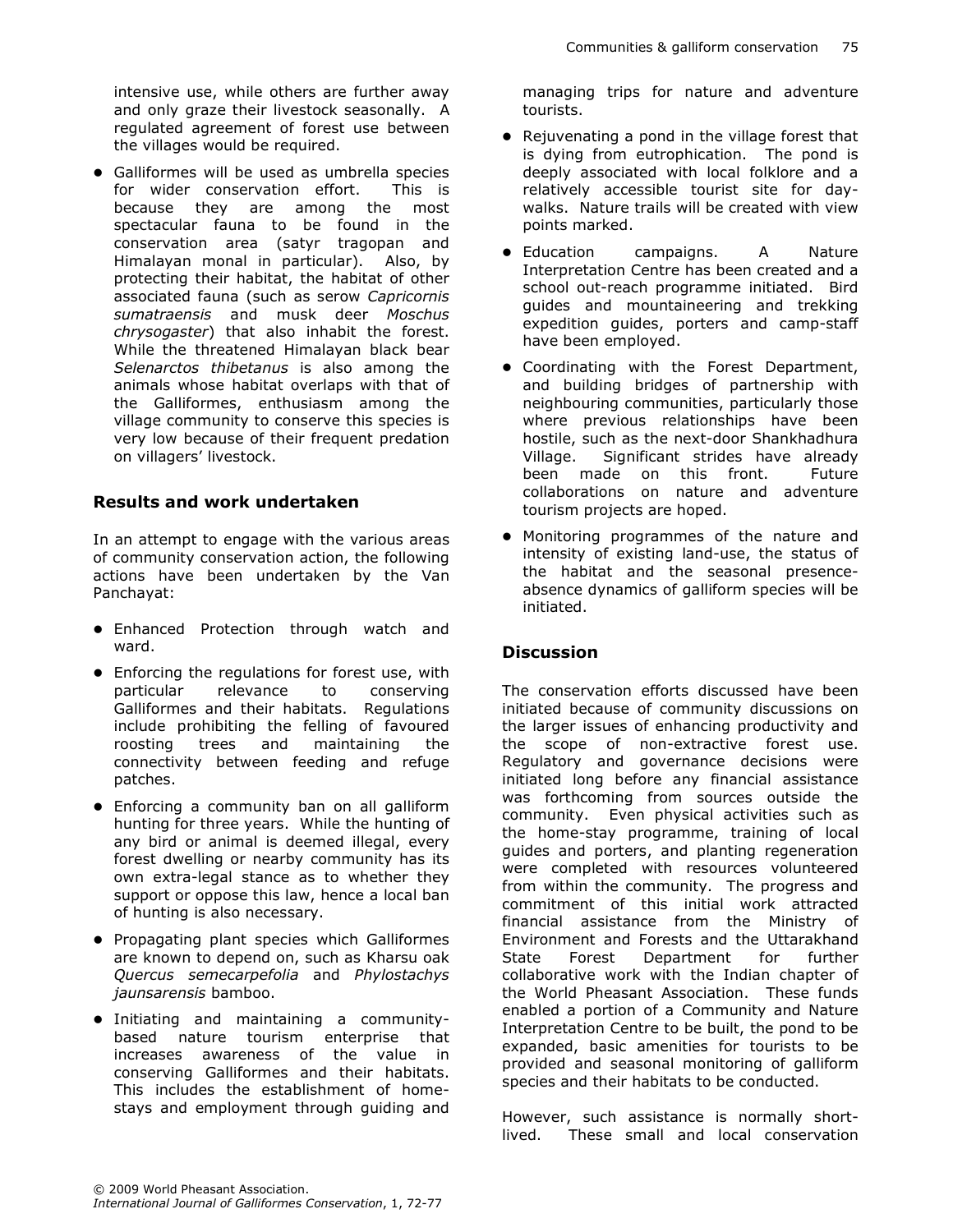efforts, when viewed in the context of larger trajectories such as the global development project and the failure of the State to address the larger conservation concerns of the river basin, seem fragile and ill-fated. While there is an apparent convergence between efforts of the state and of the community, the fundamental, yet complex, chasms that will decide the longterm fate of this effort still exist.

There are numerous dilemmas that these efforts and the conservation community at large need to contend with and attempt to reconcile. But how do we reconcile these issues when their driving forces often stem from different values? Is it even possible to reconcile these values or must some be favoured over others?

We know that the Gori River Basin is a very biodiverse landscape, which is relied upon heavily by nearby communities and will continue to be for the foreseeable future. The landscape is valued by the local community for the following resources:

- Critical 'support area' for agriculture and for livestock rearing, e.g. rangelands, haystands, leaf-litter for manure.
- Fuelwood and timber.
- Edible plants and meat.
- Medicinal plants for sale.
- Bamboo for staking and domestic use.
- Grass for thatching.
- Secure water sources, springs and seepages.
- Spiritual and aesthetic values.

Global values, or those held by the wider conservation community, for the same landscape include the following:

- Species diversity of the region.
- The biodiversity values (such as rarity, endemism and representation) ascribed to the birds, animals and plants in the area.
- The variety of habitat in terms of altitude and its corresponding climate, and its connectivity.
- Recreational and aesthetic values (such as trekking, skiing and bird watching).
- 'Resource flows' e.g. timber and medicinal plants.
- 'Ecosystem flows' e.g. hydrological regimes.

It is clear that there are values, both at local and non-local levels, which are from a paradigm which opposes conservation, such as those of the global market-place. Here, aesthetic and recreational values, such as those attracting tourism, develop in a manner that benefits global commercial players at the expense of the relatively poor communities. 'Product flows' often see local people as cheap labour for resource extraction which, with the bottomless global demand and constant desperation of poverty, can reach unbridled levels, as in the case of medicinal plants. 'Ecosystem flows' are valued only if they contribute to markets and if dominant players receive the resulting profits, as in the diversion of rivers into blasted tunnels to generate electricity for faraway markets.

How do we resolve or reconcile the following paradigms that are often inversely co-related?

- Local versus global.
- Moral economies of subsistence versus those of the global market-place.
- Human versus wildlife interest.
- Natural versus industrialised landscapes.
- Public land and state governance versus common land and local community governance.

It is along these fault lines that conflicts can occur between the various participants in the political ecology of conservation. This review urges that our attention is focused along these fault lines and that we design conservation strategies that attempt to bridge these divides.

## **Conclusions**

Community conservation action, which is not driven or dependent on project money and time-scales, must focus upon values which are of importance to the flora and fauna of the area, but that are also sensitive to the essential subsistence needs of dependent human populations. It should also attempt to integrate global or non-local values to allow communication and synergy across scales and across institutions. Active communication and negotiations is necessary between legislators and provincial governments and federal governments, as well as with other organisations such as the World Pheasant Association. Unless they are supported by consistent and relevant policy at regional and higher levels, local efforts can only show limited success.